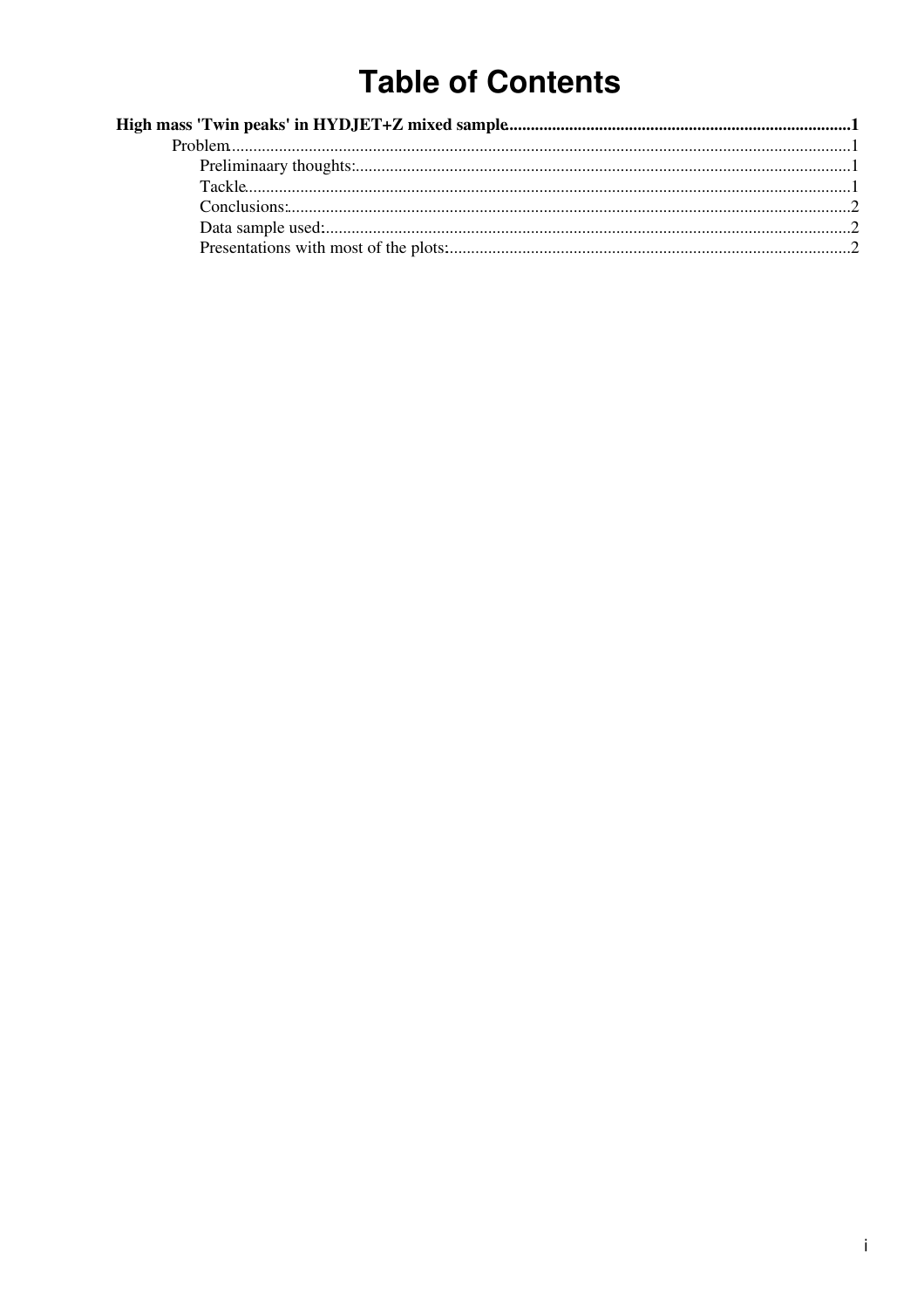## <span id="page-1-0"></span>**High mass 'Twin peaks' in HYDJET+Z mixed sample**

## <span id="page-1-1"></span>**Problem**

- while running on a mixed sample minbias\_HYDJET+Z0signal\_Pythia6PtYDistGun, a secondary peak 'peaked out' in [an invariant mass](https://twiki.cern.ch/twiki/bin/view/Main/CommonAnalysisCodeForZ0) plot created with *reconstructed* muons (GLB-GLB) when the pt\_dimuon>10GeV/c;
- to reproduce: dongho's original [config file](https://twiki.cern.ch/twiki/pub/Main/Z0InvMass/dongho_signal_zgun_mixedsample.py.txt) used to do the mixing

## <span id="page-1-2"></span>**Preliminaary thoughts:**

- from the pt\_dimuon study of the invariant mass plots, looks to me the TP is alway there, but comes to light only because of the falling spectrum of the generated signal
	- ♦ this can be tested with a flat pT gun, same mass region, different pT intervals (see bellow)
- the cfg itself has 2 problems, none which can give the problem though:
	- 1) it is not a flat pT gun, flat y, but a flat y, and a pT distrib from the ♦

kinematicsFile = cms.FileInPath('HeavyIonsAnalysis/Configuration/data/jpsipbpb.root')

2) all the blocks included in the [PythiaParameters](https://twiki.cern.ch/twiki/bin/edit/Main/PythiaParameters?topicparent=Main.Z0InvMass;nowysiwyg=1), besides ♦

'pythiaUESettings','pythiaZtoMuons'

are redundant.

### <span id="page-1-3"></span>**Tackle**

- Q: is a reco problem or not?
	- ♦ A: look in the simTracks (gen+GEANT) --- TP is there
- Q: is it from gen or from GEANT
	- A1: look at gen info: for signal+background (reco::GenParticleCollection with label ), ♦ background only ([HepMCProduct](https://twiki.cern.ch/twiki/bin/edit/Main/HepMCProduct?topicparent=Main.Z0InvMass;nowysiwyg=1), with label ), signal only [\(HepMCProduct](https://twiki.cern.ch/twiki/bin/edit/Main/HepMCProduct?topicparent=Main.Z0InvMass;nowysiwyg=1) with label ); --- TP is coming from the generated signal exclusively
	- A2: by looking at the signal sample from 2 directions, from the Z to mu and from mu to Z: Z ♦ is generated fine (selecting pdg  $id$ ) =  $=$  23 particles and plotting M everything looks fine); the problem comes in when you are trying to reform the Z0 from the decaying muons.--> some final state effects that can screw up things... final state radiation (tried this one), 'kT' effects, ...
- Q: is it a future of the PYTHIA decay or is a bug?
	- A: look in regular PYTHIA generated events -- there are entries for the same kinematics, but ♦ much smaller comparative to the signal --> gun problem!
- Q: what is going on in the gun used?
	- A1: tested 2 guns: 1 used by Dongho [\(Pythia6PtYDistGun](https://twiki.cern.ch/twiki/bin/edit/Main/Pythia6PtYDistGun?topicparent=Main.Z0InvMass;nowysiwyg=1), with same input file for the pT ♦ distrib, then flat in  $y[-2.4,2.4]$  and  $phi[-pi,pi])$ , and one used by the pp people more often ([Pythia6PtGun](https://twiki.cern.ch/twiki/bin/edit/Main/Pythia6PtGun?topicparent=Main.Z0InvMass;nowysiwyg=1)), flat pT [0,20]GeV/c, flat phi, and a non-flat y distrib. -- the same feature are in both cases
	- A2: printing all descendents for a found Z0, and all parents for a given muon (which is in the ♦ descendents list), 2 things are noticed:
		- $\Diamond$  a gamma (final state radiation) is always among the TP Z0 descendents ◊ a '94' comes out all the time!
	- A3: the '94' is not present in any of the PYTHIA, gun+radiation\_OFF cases; only in ♦ gun+radiation\_ON case. (Note: I did check that when turning OFF the radiation,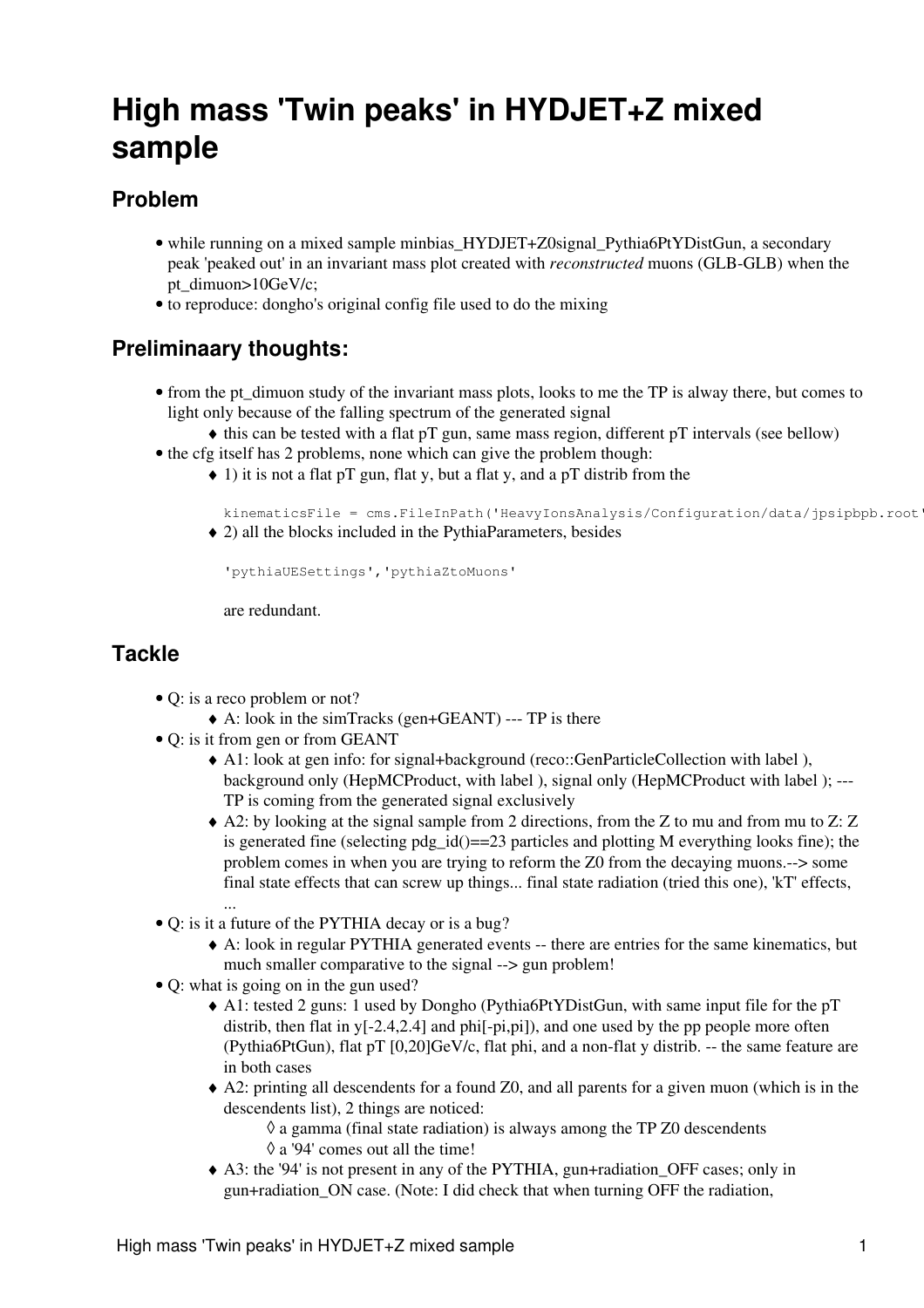MSTP $(71)=0$ , the rebuilt Z0 and the initial Z0 have identical kinematics, and there is no extra contribution to the low mass indeed  $\equiv$   $\geq$  it is a problem that is related to how the radiation is dealt with)

- A4 printed the E of the gamma, plus the number of the gamma-s found among hte ♦ descendents of a Z0, in 2 cases:
	- $\Diamond$  both the mumu rebuilt Z0 and the Z0 initially generated are in the M[60,80]  $\Diamond$  the mumu rebuilt Z0 is in the M[60,80], while the generated one is not
- A5 from these numbers (see presentation), in the 'anomalous' cases, there are very high E ♦ gammas emitted (E>10GeV)
- Q what is the pT\_dimuon dependence of this 'second' peak
	- A: flat PYTHIA gun, looked in the same mass window [60,80]GeV, varying the pT\_dimuon; ♦ as expected, it's everywhere, pretty constant relative to the signal in the [80,100] window.
- Q is it only Z0 (high Q) or it's the same also when generating lower mass dimuons; tried with JPsi (pdgid=443); unfortunatelly, another bug showed up with this occasion: the JPsi (and Upsilon) is generated with *one* single mass value 3.097GeV; already emailed Julia Yarba who confirmed the problem and will work on fixing it.

### <span id="page-2-0"></span>**Conclusions:**

• the PYTHIA particle gun has a bug in it, in the way it deals with accounting for generated final state radiation -> send email to Generator hypernews and cc Yulia Yarba

## <span id="page-2-1"></span>**Data sample used:**

• mixed sample produced by Dongho, -fitlered-:

isGlobalMuon, 'mass > 50 & mass < 100 & pt > 10'), opposite sign pairs)

--> selected 280 events

- my own production: 50K of each
	- PYTHIA: Z0->mumu only (MSEL=0, MSUB(1)=1, MSTP(43)=2 all MDME(174-187)=0, ♦ except MDME(184)=1), pt\_hat[10,20](CKIN(3)=10, CKIN(4)=20), y[-2.4,2.4](CKIN(7), CKIN(8));
	- PTYHIA gun: [pt: flat, y-not flat, -Pythia6PtGun-], [pt-not\_flat, y-flat, -Pythia6PtYDistGun-], ♦ with initial(which shouldn't count)/final state radiation ON/OFF (MSTP(61)=0,MSTP(71)=0)

## <span id="page-2-2"></span>**Presentations with most of the plots:**

- dilep meeting, august 11, 2010: [preliminary](https://twiki.cern.ch/twiki/pub/Main/Z0InvMass/dilep_11aug2010_twinpeaks.pdf)
- generator hypernews: [summary](https://twiki.cern.ch/twiki/pub/Main/Z0InvMass/genhyper_twinpeaks_12aug2010.pdf)
- -- [CameliaMironov](https://twiki.cern.ch/twiki/bin/view/Main/CameliaMironov) 15-Jul-2010
	- [rootfiles.zip:](https://twiki.cern.ch/twiki/pub/Main/Z0InvMass/rootfiles.zip) rootfiles
	- [logs.zip](https://twiki.cern.ch/twiki/pub/Main/Z0InvMass/logs.zip): logs output

This topic: Main > Z0InvMass Topic revision: r6 - 2010-09-07 - CameliaMironov

**T**TWiki **OPETI** Copyright &© 2008-2022 by the contributing authors. All material on this collaboration platform is the property of the contributing authors.